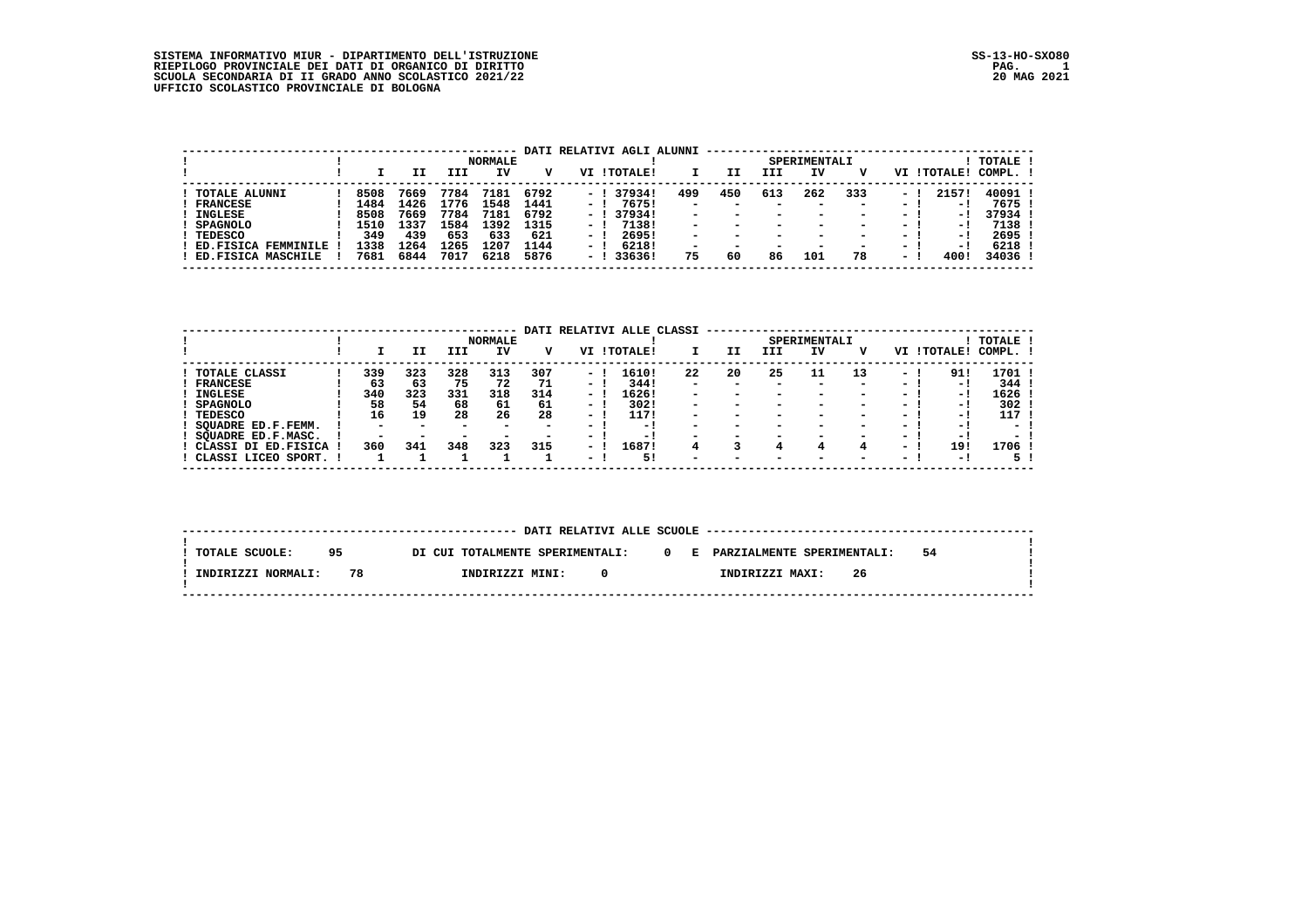|               |                                                                                                                                                                                                                                              |                                                                   |                                                        | CATTEDRE NORMALI |                                  | $\blacksquare$                   | !U.TEC.!INTERNE!ESTERNE!TOTALE !INTERNE!ESTERNE! TOTALE !! CAT. ! | CATTEDRE MAXI                    |                            |                                  |                                  |                      | !! TOTALE ! POT ! TOTALE !<br>! PROVIN.! |
|---------------|----------------------------------------------------------------------------------------------------------------------------------------------------------------------------------------------------------------------------------------------|-------------------------------------------------------------------|--------------------------------------------------------|------------------|----------------------------------|----------------------------------|-------------------------------------------------------------------|----------------------------------|----------------------------|----------------------------------|----------------------------------|----------------------|------------------------------------------|
|               | ! A003 A-03 - DESIGN DELLA CERAMICA                                                                                                                                                                                                          | $\begin{array}{ccc} & 1 & 0 & 1 \end{array}$                      |                                                        | 1 <sub>1</sub>   | 0 <sub>1</sub>                   | 1!                               | 0 <sub>1</sub>                                                    | 0 <sub>1</sub>                   | $0$ $11$                   |                                  | $1 \cdot 1$                      | 1!                   | 21                                       |
| $!$ A008 A-08 | - DISCIP GEOM, ARCH, ARRED, SCENOTEC !                                                                                                                                                                                                       | 0 <sub>1</sub>                                                    |                                                        | 9 <sub>1</sub>   | 0 <sub>1</sub>                   | 9 <sub>1</sub>                   | 0 <sub>1</sub>                                                    | 0 <sub>1</sub>                   | $\Omega$                   | $\blacksquare$                   | 91                               | 71                   | 16!                                      |
|               | ! A009 A-09 - DISCIP GRAFICHE, PITTORICHE, SCENOG!                                                                                                                                                                                           |                                                                   | $0!$ 17!                                               |                  | 0 <sub>1</sub>                   | 17 !                             | 0 <sub>1</sub>                                                    | 0 <sub>1</sub>                   | $^{\circ}$                 | $\blacksquare$                   | 17 <sub>1</sub>                  | 6!                   | 23!                                      |
|               | ! A010 A-10 - DISCIPLINE GRAFICO-PUBBLICITARIE                                                                                                                                                                                               | 0 <sub>1</sub>                                                    | 21!                                                    |                  | 0 <sub>1</sub>                   | $21$ !                           | 0 <sub>1</sub>                                                    | 0 <sub>1</sub>                   | $\Omega$                   | $\blacksquare$                   | 21!                              | 21                   | 23!                                      |
| ! A011 A-11   | - DISCIPLINE LETTERARIE E LATINO                                                                                                                                                                                                             | 0 <sub>1</sub>                                                    | 248!                                                   |                  | 0 <sub>1</sub>                   | 248 !                            | 0 <sub>1</sub>                                                    | 0 <sub>1</sub>                   | $^{\circ}$                 | $\blacksquare$                   | 248 !                            | 28!                  | 276!                                     |
|               | ! A012 A-12 - DISCIPL LETTERARIE ISTITUTI II GR !                                                                                                                                                                                            | 0 <sub>1</sub>                                                    | 316 !                                                  |                  | 0 <sub>1</sub>                   | 316 !                            | 3 <sub>1</sub>                                                    | 0 <sub>1</sub>                   |                            | $3 \quad 11$                     | 319 !                            | 81                   | 327!                                     |
|               | ! A013 A-13 - DISCIPL LETTERARIE, LATINO E GRECO !                                                                                                                                                                                           |                                                                   | 37!                                                    |                  | 0 <sub>1</sub>                   | 37 <sub>1</sub>                  | 0 <sub>1</sub>                                                    | 0 <sub>1</sub>                   | $\Omega$                   | $\pm 1$                          | 37 <sub>1</sub>                  | 6!                   | 43!                                      |
|               | ! A014 A-14 - DISCIP PLAST. SCUL. SCENOPLAST.                                                                                                                                                                                                | $\begin{matrix} 1 & 0 & 1 \\ 1 & 0 & 1 \\ 1 & 0 & 1 \end{matrix}$ | $\begin{array}{c} 8 \\ 3 \end{array}$                  |                  | 0 <sub>1</sub>                   | 8!                               | 0 <sub>1</sub>                                                    | 0 <sub>1</sub>                   | 0                          | -11                              | 8!                               | 81                   | 16!                                      |
|               | ! A015 A-15 - DISCIPLINE SANITARIE                                                                                                                                                                                                           |                                                                   |                                                        |                  | 0 <sub>1</sub>                   | 3 <sub>1</sub>                   | 0 <sub>1</sub>                                                    | 0 <sub>1</sub>                   | $\Omega$                   | $\pm 1$                          | 3 <sub>1</sub>                   | 0!                   | 3!                                       |
|               | - DISEG ARTIST MODELLAZ ODONTOTEC ! 0 !<br>- DISEG ARTIST MODELLAZ ODONTOTEC ! 0 !<br>! A016 A-16 - DISEG ARTIST MODELLAZ ODONTOTEC                                                                                                          |                                                                   | $\frac{1}{1}$                                          |                  | 0 <sub>1</sub>                   | 1 <sub>1</sub>                   | 0 <sub>1</sub>                                                    | 0 <sub>1</sub>                   | 0                          | $\mathbf{H}$                     | 1 <sub>1</sub>                   | 0!                   | 1!                                       |
| ! A017 A-17   |                                                                                                                                                                                                                                              |                                                                   | 48!                                                    |                  | 0 <sub>1</sub>                   | 48!                              | 0 <sub>1</sub>                                                    | 0 <sub>1</sub>                   | 0                          | $\pm 1$                          | 48!                              | 20!                  | 68!                                      |
|               |                                                                                                                                                                                                                                              |                                                                   |                                                        |                  | 0 <sub>1</sub>                   | 46 !                             | 0 <sub>1</sub>                                                    | 1 <sub>1</sub>                   | $\mathbf{1}$               | $\blacksquare$                   | 47 <sub>1</sub>                  | 11!                  | 58!                                      |
|               |                                                                                                                                                                                                                                              |                                                                   |                                                        |                  | 0 <sub>1</sub><br>0 <sub>1</sub> | $85$ !<br>28 I                   | 0 <sub>1</sub><br>0 <sub>1</sub>                                  | 1 <sub>1</sub><br>0 <sub>1</sub> | $1 \quad 11$<br>$^{\circ}$ | $\mathbf{H}$                     | 86!<br>28 1                      | 35!<br>61            | 121!                                     |
|               |                                                                                                                                                                                                                                              |                                                                   |                                                        |                  | 0 <sub>1</sub>                   | 19!                              | 0 <sub>1</sub>                                                    | 1 <sub>1</sub>                   | $\mathbf{1}$               | $\blacksquare$                   | 20 !                             | 0!                   | 34!<br>20!                               |
|               |                                                                                                                                                                                                                                              |                                                                   |                                                        |                  | 0 <sub>1</sub>                   | 148 !                            | 2 <sub>1</sub>                                                    | 0 <sub>1</sub>                   |                            | $2 \quad 11$                     | 150 !                            | 19!                  | 169!                                     |
|               |                                                                                                                                                                                                                                              |                                                                   |                                                        |                  | 0 <sub>1</sub>                   | 193!                             | 0 <sub>1</sub>                                                    | 0 <sub>1</sub>                   | $\Omega$                   | $\mathbf{H}$                     | 193!                             | 29!                  | 222!                                     |
|               | 1 A017 A-17 - DISEG STORIA ARTE ISTITUTI II GR<br>1 A018 A-18 - FILOSOFIA E SCIENZE UMANE<br>1 A019 A-19 - FILOSOFIA E STORIA<br>1 0 1 46 :<br>1 A020 A-21 - GEOGRAFIA<br>1 A026 A-26 - MATEMATICA<br>1 A026 A-26 - MATEMATICA<br>1 A026 A-2 |                                                                   |                                                        |                  | 0 <sub>1</sub>                   | 0 <sub>1</sub>                   | 0 <sub>1</sub>                                                    | 0 <sub>1</sub>                   | 0                          | $\blacksquare$                   | 0 <sub>1</sub>                   | 21                   | 2!                                       |
|               |                                                                                                                                                                                                                                              |                                                                   |                                                        |                  | 0 <sub>1</sub>                   | 9!                               | 0 <sub>1</sub>                                                    | 0 <sub>1</sub>                   | 0                          | $\pm 1$                          | 9!                               | 0!                   | 9!                                       |
|               |                                                                                                                                                                                                                                              |                                                                   |                                                        |                  | 0 <sub>1</sub>                   | 1 <sub>1</sub>                   | $\Omega$<br>- 1                                                   | 0 <sub>1</sub>                   | 0                          | -11                              | 1 <sub>1</sub>                   | 0!                   | 11                                       |
|               |                                                                                                                                                                                                                                              |                                                                   |                                                        |                  | 0 <sub>1</sub>                   | 47!                              | 0 <sub>1</sub>                                                    | 1 <sub>1</sub>                   | $\mathbf{1}$               | $\overline{11}$                  | 48!                              | 31                   | 51!                                      |
|               | ! A037 A-37 - COSTRUZ TECNOL E TECN RAPPR GRAFICA!                                                                                                                                                                                           | $\overline{0}$ 1                                                  | 36 I                                                   |                  | 0 <sub>1</sub>                   | 36 <sub>1</sub>                  | 0 <sub>1</sub>                                                    | 1 <sub>1</sub>                   | $\mathbf{1}$               | - 11                             | 37 I                             | 81                   | 451                                      |
|               | ! A040 A-40 - TECNOLOGIE ELETTRICHE ELETTRONICHE !                                                                                                                                                                                           | 0 <sub>1</sub>                                                    | 62 !                                                   |                  | 0 <sub>1</sub>                   | 62!                              | 0 <sub>1</sub>                                                    | 0 <sub>1</sub>                   | $\Omega$                   | $\blacksquare$                   | 62 !                             | 11                   | 63!                                      |
|               | ! A041 A-41 - SCIENZE E TECNOLOGIE INFORMATICHE !                                                                                                                                                                                            | 0 <sub>1</sub>                                                    | 64 !                                                   |                  | 0 <sub>1</sub>                   | 64 !                             | 0 <sub>1</sub>                                                    | 0 <sub>1</sub>                   | 0                          | $\pm 1$                          | 64 !                             | 2!                   | 66!                                      |
|               | ! A042 A-42 - SCIENZE E TECNOLOGIE MECCANICHE                                                                                                                                                                                                | 0 <sub>1</sub>                                                    | 75!                                                    |                  | 0 <sub>1</sub>                   | 75 !                             | 0 <sub>1</sub>                                                    | 0 <sub>1</sub>                   | 0                          | $\mathbf{1}$                     | 75 1                             | 31                   | 78!                                      |
|               | ! A044 A-44 - TECNOL TESSILI, ABBIGL E MODA                                                                                                                                                                                                  | 0 <sub>1</sub>                                                    | $\overline{\phantom{a}3\phantom{a}}$                   |                  | 0 <sub>1</sub>                   | 3 <sub>1</sub>                   | 0 <sub>1</sub>                                                    | 0 <sub>1</sub>                   | $\Omega$                   | $\pm 1$                          | 3 <sub>1</sub>                   | 0!                   | 31                                       |
|               | ! A045 A-45 - SCIENZE ECONOMICO-AZIENDALI                                                                                                                                                                                                    | 0 <sub>1</sub>                                                    | 84!                                                    |                  | 0 <sub>1</sub>                   | 84!                              | 0 <sub>1</sub>                                                    | 0 <sub>1</sub>                   | $\Omega$                   | $\mathbf{H}$                     | 84!                              | 18!                  | 102!                                     |
|               | ! A046 A-46 - SCIENZE GIURIDICO-ECONOMICHE                                                                                                                                                                                                   | 0 <sub>1</sub>                                                    | 85 I                                                   |                  | 0 <sub>1</sub>                   | 85 !                             | 0 <sub>1</sub>                                                    | 3 <sub>1</sub>                   | 3                          | $\mathbf{H}$                     | 88 !                             | 64!                  | 152!                                     |
| ! A047 A-47   | - SCIENZE MATEMATICHE APPLICATE                                                                                                                                                                                                              | $\begin{array}{ccc} 1 & 0 & 1 \end{array}$                        | 33 I                                                   |                  | 0 <sub>1</sub>                   | 33 !                             | 0 <sub>1</sub>                                                    | 0 <sub>1</sub>                   | $^{\circ}$                 | $\pm 1$                          | 33 I                             | 91                   | 42!                                      |
|               | $:$ A048 A-48 - SCIENZE MOTORIE E SPORTIVE II GRADO! 0 !<br>$:$ A050 A-50 - SCIENZE NAT, CHIM E BIOLOG ! 0 !                                                                                                                                 |                                                                   | 171 !                                                  |                  | 0 <sub>1</sub>                   | 171 !                            | 0 <sub>1</sub>                                                    | 0 <sub>1</sub>                   | 0                          | $\pm 1$                          | 171 !                            | 11!                  | 182!                                     |
|               |                                                                                                                                                                                                                                              |                                                                   | 148!                                                   |                  | 0 <sub>1</sub>                   | 148 !                            |                                                                   | 0 <sub>1</sub>                   | $\mathbf{1}$               | $\pm 1$                          | 149 !                            | 30!                  | 179!                                     |
|               | : A051 A-51 - SCIENZE, TECNOL E TECNAGR : 0 :<br>! A052 A-52 - SCIENZE, TECNOL E TECNAGR : 0 !<br>! A053 A-53 - STORIA DELLA MUSICA : 0 !                                                                                                    |                                                                   | 24!                                                    |                  | 0 <sub>1</sub>                   | 24 !                             | 0 <sub>1</sub>                                                    | 0 <sub>1</sub>                   | $\Omega$                   | $\mathbf{H}$                     | 24 !                             | 0!                   | 24!                                      |
|               |                                                                                                                                                                                                                                              |                                                                   | 4 <sub>1</sub>                                         |                  | 0 <sub>1</sub>                   | 4 <sub>1</sub>                   | 0 <sub>1</sub>                                                    | 0 <sub>1</sub>                   | $\Omega$                   | $\overline{11}$                  | 4 <sub>1</sub>                   | 11                   | 5!                                       |
|               |                                                                                                                                                                                                                                              |                                                                   | 0 <sub>1</sub>                                         |                  | 0 <sub>1</sub>                   | 0 <sub>1</sub>                   | 0 <sub>1</sub>                                                    | 0 <sub>1</sub>                   | $^{\circ}$                 | $\pm 1$                          | 0 <sub>1</sub>                   | 1!                   | 1!                                       |
|               | ! A054 A-54 - STORIA DELL'ARTE                                                                                                                                                                                                               |                                                                   |                                                        |                  | 0 <sub>1</sub>                   | 20 <sub>1</sub>                  | 0 <sub>1</sub>                                                    | 1 <sub>1</sub>                   | $1 \quad 11$               |                                  | 21 !                             | 15!                  | 36!                                      |
|               | ! A061 A-61 - TECNOL E TECN COMUNICAZ MULTIMEDIA !                                                                                                                                                                                           |                                                                   |                                                        |                  | 0 <sub>1</sub>                   | 2 <sub>1</sub>                   | 0 <sub>1</sub>                                                    | 0 <sub>1</sub>                   | $\Omega$                   | -11                              | 2 <sub>1</sub>                   | 1!                   | 3!                                       |
|               | ! A062 A-62 - TECNOL E TECNICHE PER LA GRAFICA !                                                                                                                                                                                             | $\overline{0}$ 1                                                  |                                                        |                  | 0 <sub>1</sub>                   | 2 <sub>1</sub>                   | $\Omega$<br>$\mathbf{I}$                                          | 0 <sub>1</sub>                   | $\Omega$                   | $\mathbf{H}$                     | 2 <sub>1</sub>                   | 0 <sub>1</sub>       | 2!                                       |
|               | ! A063 A-63 - TECNOLOGIE MUSICALI                                                                                                                                                                                                            |                                                                   |                                                        |                  | 0 <sub>1</sub><br>0 <sub>1</sub> | 0 <sub>1</sub><br>1 <sub>1</sub> | 0 <sub>1</sub><br>0 <sub>1</sub>                                  | 0 <sub>1</sub><br>0 <sub>1</sub> | $\Omega$<br>$\Omega$       | $\mathbf{H}$<br>$\mathbf{H}$     | 0 <sub>1</sub><br>1 <sub>1</sub> | 1!<br>0 <sub>1</sub> | 11                                       |
|               | ! A064 A-64 - TEORIA, ANALISI E COMPOSIZIONE<br>$\blacksquare$                                                                                                                                                                               | $\begin{array}{c} 0 & 1 \\ 0 & 1 \end{array}$                     |                                                        |                  |                                  |                                  |                                                                   |                                  |                            |                                  |                                  |                      | 1!                                       |
|               | ! A066 A-66 - TRATT TESTI DATI APPLIC INFORMATICA!                                                                                                                                                                                           |                                                                   | 9 <sub>1</sub>                                         |                  | 0 <sub>1</sub><br>0 <sub>1</sub> | 9 <sub>1</sub>                   | 0 <sub>1</sub><br>1 <sub>1</sub>                                  | 0 <sub>1</sub><br>1 <sub>1</sub> | 0<br>$\overline{a}$        | $\blacksquare$<br>$\blacksquare$ | 9 <sub>1</sub>                   | 0 <sub>1</sub><br>51 | 9!                                       |
|               | ! AA24 A-24 - LINGUA E CULT STRANIERA (FRANCESE) !                                                                                                                                                                                           | 0 <sub>1</sub><br>0 <sub>1</sub>                                  | 54!<br>268 !                                           |                  | 0 <sub>1</sub>                   | 54 !<br>268 !                    | 1 <sub>1</sub>                                                    | 0 <sub>1</sub>                   | $1 \quad 11$               |                                  | 56 !<br>$269$ !                  | 41!                  | 61!<br>310!                              |
|               | ! AB24 A-24 - LINGUA E CULT STRANIERA (INGLESE) !<br>$I$ AB55 A-55 - CHITARRA                                                                                                                                                                | 0 <sub>1</sub>                                                    | $\overline{2}$ 1                                       |                  | 0 <sub>1</sub>                   | 2 <sub>1</sub>                   | 0 <sub>1</sub>                                                    | 0 <sub>1</sub>                   | $\Omega$                   | $\mathbf{H}$                     | 2 <sub>1</sub>                   | 0 <sub>1</sub>       | -21                                      |
|               | ! AC24 A-24 - LINGUA E CULT STRANIERA (SPAGNOLO) !                                                                                                                                                                                           | 0 <sub>1</sub>                                                    | 47 !                                                   |                  | 0 <sub>1</sub>                   | 47!                              | 0 <sub>1</sub>                                                    | 0 <sub>1</sub>                   | $\mathbf{0}$               | $\mathbf{H}$                     | 47!                              | 4!                   | 51!                                      |
|               | ! AC55 A-55 - CLARINETTO                                                                                                                                                                                                                     | 0 <sub>1</sub>                                                    | $\overline{2}$ 1                                       |                  | 0 <sub>1</sub>                   | 2 <sub>1</sub>                   | 0 <sub>1</sub>                                                    | 0 <sub>1</sub>                   | $\mathbf{0}$               | $\pm 1$                          | 2 <sub>1</sub>                   | 0 <sub>1</sub>       | 2!                                       |
|               | ! AD24 A-24 - LINGUA E CULT STRANIERA (TEDESCO) !                                                                                                                                                                                            | $\overline{0}$ 1                                                  |                                                        |                  | 0 <sub>1</sub>                   | 18!                              | 0 <sub>1</sub>                                                    | 1 <sub>1</sub>                   | $\mathbf{1}$               | $\blacksquare$                   | 19 <sub>1</sub>                  | 2!                   | 21!                                      |
|               | ! AI24 A-24 - LINGUA E CULT STRANIERA (CINESE) !                                                                                                                                                                                             | 0 <sub>1</sub>                                                    | $\begin{array}{c} 1\overline{8} \\ 1 \\ 1 \end{array}$ |                  | 0 <sub>1</sub>                   | 1 <sub>1</sub>                   | 0 <sub>1</sub>                                                    | 0 <sub>1</sub>                   | $\Omega$                   | - 11                             | 1 <sub>1</sub>                   | 0!                   | 1!                                       |
|               | ! AI55 A-55 - PERCUSSIONI                                                                                                                                                                                                                    | 0 <sub>1</sub>                                                    | 1 <sub>1</sub>                                         |                  | 0 <sub>1</sub>                   | 1 <sub>1</sub>                   | 0 <sub>1</sub>                                                    | 0 <sub>1</sub>                   | 0                          | $\mathbf{H}$                     | 1 <sub>1</sub>                   | 0!                   | 11                                       |
|               | ! AJ55 A-55 - PIANOFORTE                                                                                                                                                                                                                     | 0 <sub>1</sub>                                                    | 4 <sub>1</sub>                                         |                  | 0 <sub>1</sub>                   | 4 <sub>1</sub>                   | 0 <sub>1</sub>                                                    | 0 <sub>1</sub>                   | 0                          | $\mathbf{1}$                     | 4 <sub>1</sub>                   | $^{\circ}$           | 4!                                       |
|               |                                                                                                                                                                                                                                              |                                                                   |                                                        |                  |                                  |                                  |                                                                   |                                  |                            |                                  |                                  |                      |                                          |

 **------------------------------------------------------------------------------------------------------------------------------------**